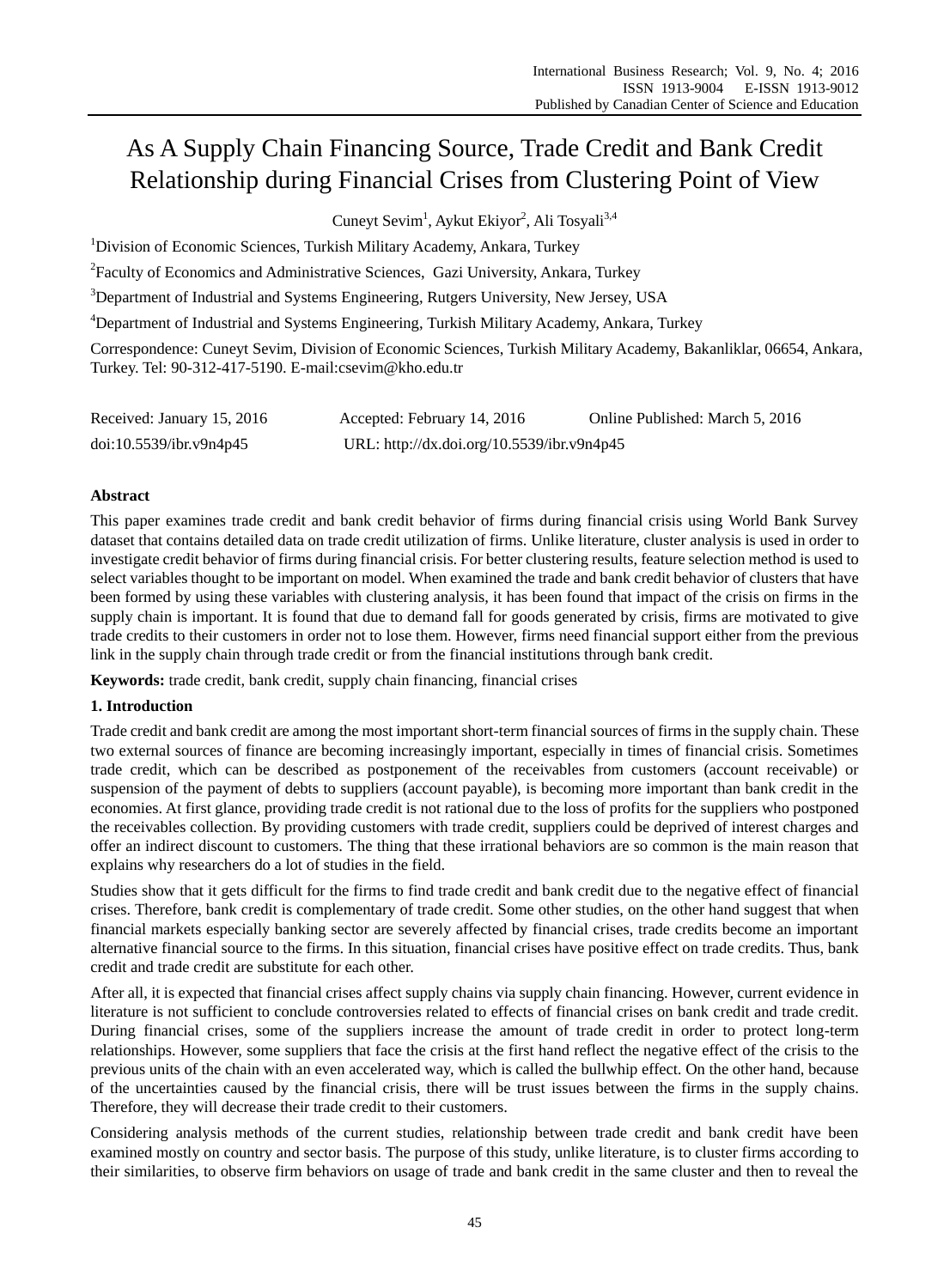reasons for different behaviors between clusters. In this study, 2009 Financial Crises Survey conducted by the World Bank after 2008 global financial crisis is used. Trade credit and bank credit behaviors of 1686 firms operate in Bulgaria, Hungary, Latvia, Lithuania, Romania and Turkey were analyzed using K-means clustering method. For better clustering results, variables thought to affect credit behavior of firms are selected using feature selection method. The degrees of importance of each variable and the dependent variable calculated by feature selection using Pearson chi-square test approach and then variables that have high explanatory power have been detected based on their p-values. As the most important factors affecting the credit behaviors are, respectively, sector of firm, if the firms consider reducing the number of employees due to financial crisis, whether firms apply for state aid during financial crisis or not, how sales are affected by crisis, the main effect of crisis on the firm, size of locality of the firm and finally whether firm is affected by crisis or not. When examined the trade and bank credit behavior of clusters that have been formed by using these factors with clustering analysis, it has been found that impact of the crisis on firms in the supply chain is important. According to analysis results, in order not to face demand fall for their products and lose their customers, firms that have been most adversely affected by the crisis provide more trade credit. However, to do this, they need bank credit from financial institutions and trade credit from their suppliers. This way, while firms that have been most adversely affected by the crisis need more bank credit and trade credit from financial institutions and from their suppliers, they give more trade credit to their customers. In this context, trade credit performs as a function to mitigate the destructive effects of the financial crisis and to solve the liquidity bottlenecks problem temporarily.

The paper is organized as follows: Section 2 summarizes the related work. Section 3 introduces the model used in this paper, Section 4 reports and discusses the results obtained. Section 5 summarizes the findings of the study and draws a conclusion for the whole research.

### **2. Literature Review**

Two main sources in supply chain financing are bank credit and trade credit. Generally, trade credit is the postponement of payment for the goods purchased. As shown in Figure 1, trade credit has two aspects. One of them is postponement of receivables from customers (account receivable), the other is postponement of debt payments to the suppliers (account payable). "Trade credit is extended for the purchase of raw materials and other inputs. Bank credit consists of loan that a firm uses to finance ongoing operations; to finance seasonal or cyclical cash flow shortages; to finance start-up costs for new operations; to finance purchases, etc" (Chant & Walker, 1988). Difficulty of understanding the determinants of financial relationship between firm within the supply chain and previous and subsequent chain ring at first glance has attracted many researchers. Does financial support provided through debt rescheduling contradict to homoeconomicus behavior in economics? Or are there economic reasons behind firms" these irrational behaviors? Studies looking for answers to these questions are summarized in this section.



Figure 1. Structure of Trade Credit (Tsuruta, 2013)

#### *2.1 Why Trade Credit?*

The most studied topic in literature is to investigate why trade credit is used. Based on the position of the firm in supply chain (supplier or customer), the answer to question, "Why trade credit?" will change. In the literature, the cause of trade credit is observed sometimes in terms of customer, sometimes in terms of supplier, and sometimes in terms of both customer and supplier. Therefore, in this section, thoughts and findings regarding to reasons of trade credit usage in the literature are summarized in supply-side and demand-side perspective.

## 2.1.1 Supply Side Perspective

With neo-classical economic approach, supply side perspective is associated with trade credit supply curve to shift to the right so as to increase sales. In other words, it is associated with account receivable as shown in Figure 1. By providing ease of payment, trade credit allows manufacturers to increase their sales without lowering the price of the goods they sell. Meltzer (1960) states that firms which stock funds during easy money periods use their accumulated balances as a resource of trade credit to other firms in the periods of tight money. They may also accelerate their sales using the credit policy instead of reducing prices during the tight money period.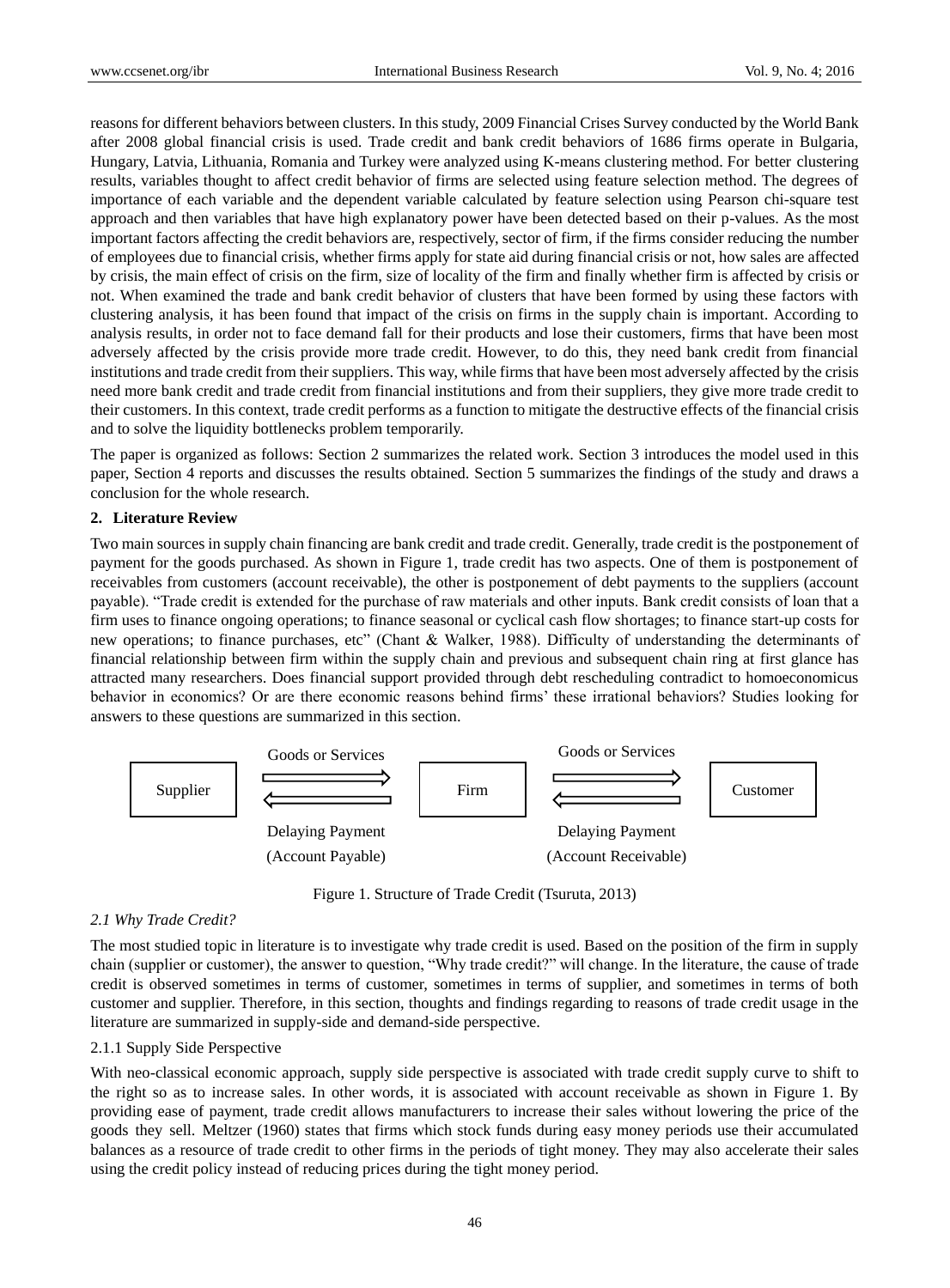Motivation to increase sales with giving trade credit does not relate only to current sales but also to future sales. Petersen and Rajan (1996) argues that trade credit is a way of acquisition of new customers as well as protecting existing ones. In other words, firms are motivated to make long-term relationships with their customers by providing trade credit. Suppliers, compared to financial institutions and other suppliers have the ability to have information about their customers as they observe trade relations and debt habits of their customers that results in lower transaction costs. In addition, suppliers have the right to repossessing goods that they sell as collateral in trade credit and have the ability to encashment by selling them again. Due to this information and collecting power, suppliers can give credit easier than banks. Additionally, trade credit enables the price differentiation, which is one of the profit maximization tools in neo-classical economics. In this way, they are able to maximize their profits by selling goods with different prices to customers who have different elasticity (Petersen & Rajan, 1996).

Luo and Zhang (2012) claim that trade credit is a new coordination tool for supply chain. Changing the trade credit based on order-quantity is much more beneficial for supply chain coordination. They state that customers who have long-term relationships with suppliers and strong credit record are qualified for trade credit. They claim that trade credit can be used to convince costumers to increase order quantity and is more attracting than discounts (Luo & Zhang, 2012).

According to Schwarts (1974), trade credit is a financial source that provides agility to firms and started to be mentioned a lot in the literature. It protects firms and supply chains from economic fluctuations. Firms give trade credit because trade credit decreases uncertainty and simplifies cash management of firms by gaining time to be ready for the unexpected fluctuation of product demand.

Second question that comes to mind after understanding why firms give trade credit is why some firms give more trade credit compared to others. Hyndman and Serio (2010) explain that with the competitive environment in the market. If there is monopolistic market structure, the only firm in the market is not very keen on giving trade credit. Hyndman and Serio (2010) investigated the relationship between trade credit and competition and they found a ∩-shaped relation. The amount of trade credit increases sharply from monopoly to duopoly and gradually up to four competitors and decreases thereafter (Hyndman & Serio, 2010). Klapper and Randal (2011) have also reached supporting empiric results. According to results, the more severe the crisis is, the less trade credit firms can get. However, the firms in more competitive markets can get more trade credits. According to authors, the most probable reason for this situation is that the firms in competitive markets try to attract new customers and avoid losing existing customers.

In another study to investigate why some firms give less trade credit, Tsurata (2013) suggests that suppliers decrease the amount of account payable to their customers that have high account receivable in the period of recession and have lower cash holdings. In other words, credit risk affects account payable. Suppliers monitor their customers. If they have too much account receivable in the period of recessions, suppliers regard this situation as high risk and thus reduce the amount of trade credit to customers. In addition, suppliers also reduce trade credit to firms that have lower cash holdings. However, if they do not foresee the future uncertainty they treat all customers in a distrustful manner and therefore don"t give trade credit to the customers.

#### 2.1.2 Demand Side Perspective

Demand side perspective is related to why firms demand trade credit. In other words, it is related to account payable as shown in Figure 1. Schwarts (1974) believes that financial benefits of trade credit are more than bank credit. Thus firms prefer trade credit to bank credit. According to Petersen and Rajan, one of the most important studies in this area is that there is a strong relationship between trade credit usage and availability. Compared to cost of credit, the difficulty with having access to bank credit have more effects on decisions to choose between bank credit and trade credit. Firms that cannot get credit from banks prefer trade credit. Petersen and Rajan (1994) investigated how relationship between firms and creditors (suppliers and banks) affects the availability and cost of funds to the firms. It is stated that relationship has smaller effect on cost but stronger effect on availability. The study shows that there is a relationship between credit availability and trade credit (Petersen & Rajan 1994). Since small firms have more difficulties to access capital markets, they tend to use more trade credits. Therefore, they express that there is a negative relationship between trade credit demands and length of banking relationship (Petersen & Rajan, 1997).

Danielson and Scott (2004) extend the studies of Petersen and Rajan and find that trade credit demand depends on credit availability which depends on length of banking relationship. Demand of firms for trade credits increases when banks impose credit constraints. When firms cannot make payments on time, the relationship between bank and firm suffers and credit availability decreases. Therefore, trade credits can be an expensive alternative to bank credits for firms. However, when firms make payments on time and keep strong relationship with banks trade credits can be complementary of bank credits. In addition, they stated that trade credits can be used as a long term financial source but they may be an expensive substitute for bank credits (Danielson & Scott, 2004).

Wilner (2000) argues that firms prefer trade credit to bank credit due to the power of renegotiation of higher interest loans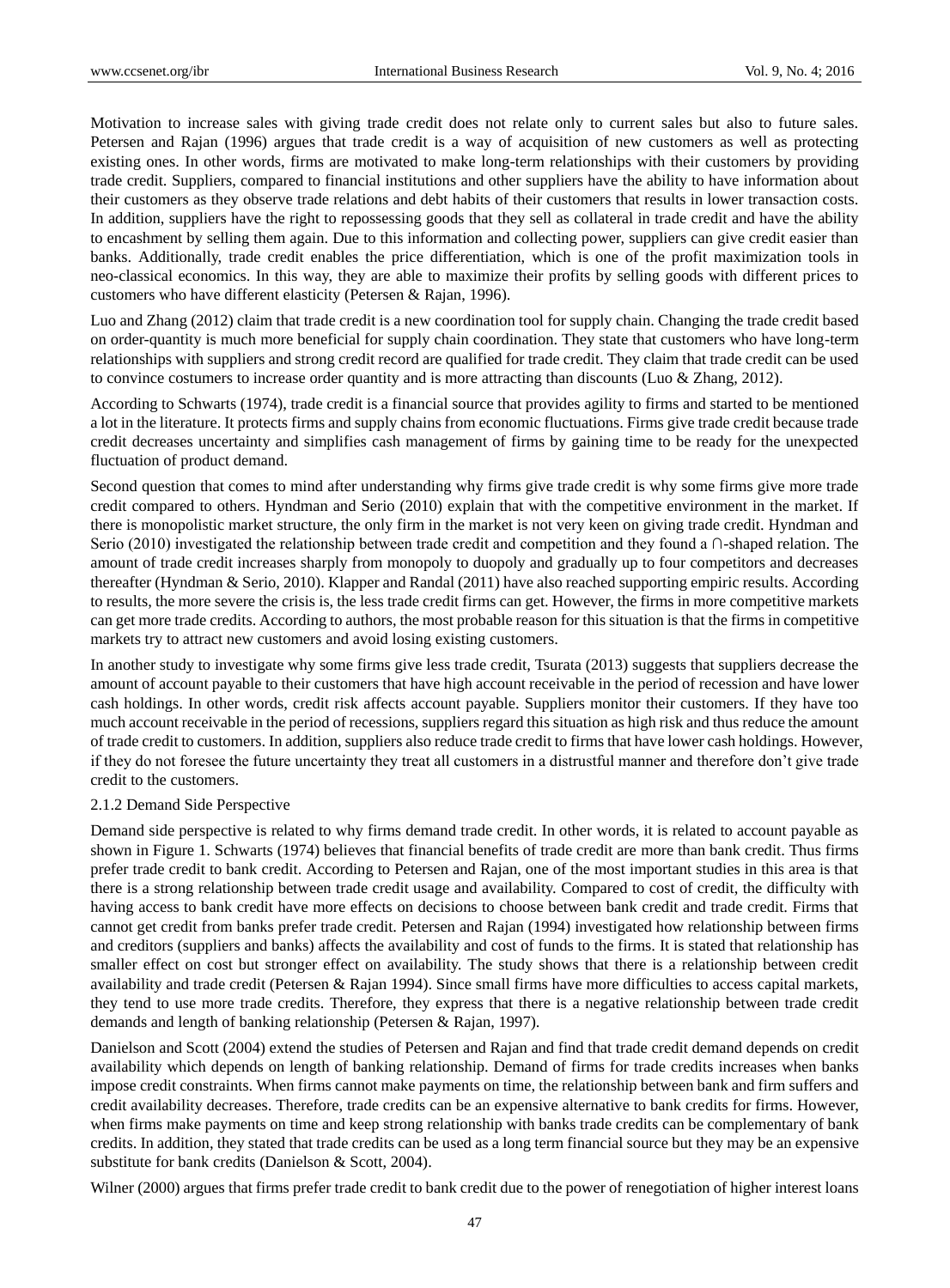with suppliers because of strong relationships. Wilner (2000) studies how relationship between creditor and the firm affects the characteristic of lending. Credit interest rates get more negotiable when the creditor is more dependent on the firm. Larger renegotiation concessions not only induce less financially stable firms to prefer trade credit but also cause all companies to agree higher interest rates to get trade credit. On the other hand, creditors offer "teaser rates" to appeal dependent customers and then increase rates during the negotiations (Wilner, 2000).

Howorth and Reber (2003) study another aspect in trade credit. They investigate habitual late payments in trade credit and according to their quantitative and qualitative data analysis of firms in UK, financial strength and customer relationships play an important role in late payments of trade credits. Howorth and Reber, (2003) in a research investigating if it becomes a pattern for small firms to make late payment of trade credit prove that some small firms use habitual late payment as a source of finance. Additionally, customer and supplier relationships are shown to be effective in the decision to pay late (Howorth & Reber, 2003).

### *2.2 Trade Credit - Bank Credit Relationship*

The second most studied subject in the literature is the direction of the relationship between trade credit and bank credit. Table 1 shows that in some studies there is a complementary relationship, in some studies there is a substitute relationship, and in some studies it is shown that there are both complementary and substitute relationship between trade credit and bank credit on different conditions. The literature is summarized in this context in this section.

Table 1. Trade Credit and Bank Credit Relationship

| Complementary         | Substitute                | Complementary and Substitute |
|-----------------------|---------------------------|------------------------------|
| Meltzer $(1960)$      | Petersan and Rajan (1997) | Danielson and Scott (2004)   |
| Ono $(2001)$          | Wilner $(2000)$           | Love et al. $(2007)$         |
| Love and Zaidi (2010) | Nilsen (2002)             | Yang $(2011)$                |
|                       | Fishman and Love (2003)   |                              |
|                       | Chor and Manova (2012)    |                              |
|                       | Bastos and Pindado (2013) |                              |

Meltzer (1960), one of the pioneering studies in this area, emphasize that finding loans is associated with firm size. Since lenders prefer large firms to lend money rather than small firms, large firms may find both trade credit and bank credit more easily during tight money periods. Therefore, for large firms, both trade credit and bank credit increase whereas trade credit and bank credit for small firms decrease. Thus, relationship between trade credit and bank credit is positive and described as complementary relationship as expressed before

Ono (2001), who investigates account payable of firms that operate in manufacturing industry only, claims that nontransactional factors affect the amount of trade credits as well as transactional factors including future business prospects. When monetary policies work, it affects not only capital market but also trade credits (Ono, 2001). Therefore, trade credits are complementary of bank credits.

Love and Zaidi (2010) investigate trade credit behavior during 1998 financial crisis in four Asian countries for small and medium firms. They find that there is no substitute relationship between trade credits and bank credits. During financial crisis the firms that are in financial distress receive less trade credit, have shorter time for repayments and have to pay higher cost. As a result, the amount of both trade credit and bank credit decrease during financial crisis.

Petersen and Rajan (1997), which focuses on small firms that have challenges to enter the capital market, argues that in case firms cannot find credit from financial institutions, they tend do use more trade credit. Trade credit is used to minimize the overall transaction costs in the short term whereas it is accepted as a last resort in medium term. For this reason, according to Petersen and Rajan (1997), trade credit is a substitute for bank credit.

Wilner (2000), which draws attention to the dependency relationship between the customer and trade creditor, claims that strong relationship will lead creditors to make more concessions to customers especially during financial crisis. Thus amount of trade credit will increase even though bank credit decreases.

According to Nilsen (2002), trade credit is an alternative source of finance for small firms. Interestingly, this situation is true for large firms, too. If small or large firms experience a downturn in the finance they need fund from banks, they meet this requirement with trade credit.

According to Fishman and Love (2003) trade credit is a substitute of bank credit because of less developed financial market structure. If the development of the financial market in the country is not sufficient, firms tend to use more trade credit (Fishman & Love, 2003).

Chor and Manova (2012) investigate the effect of global financial crisis on foreign trade using industry based USA commercial data and found that industries which use more trade credits show good export performance. This result emphasizes importance of trade credit in supply chain in period of financial crisis that create shortage in the external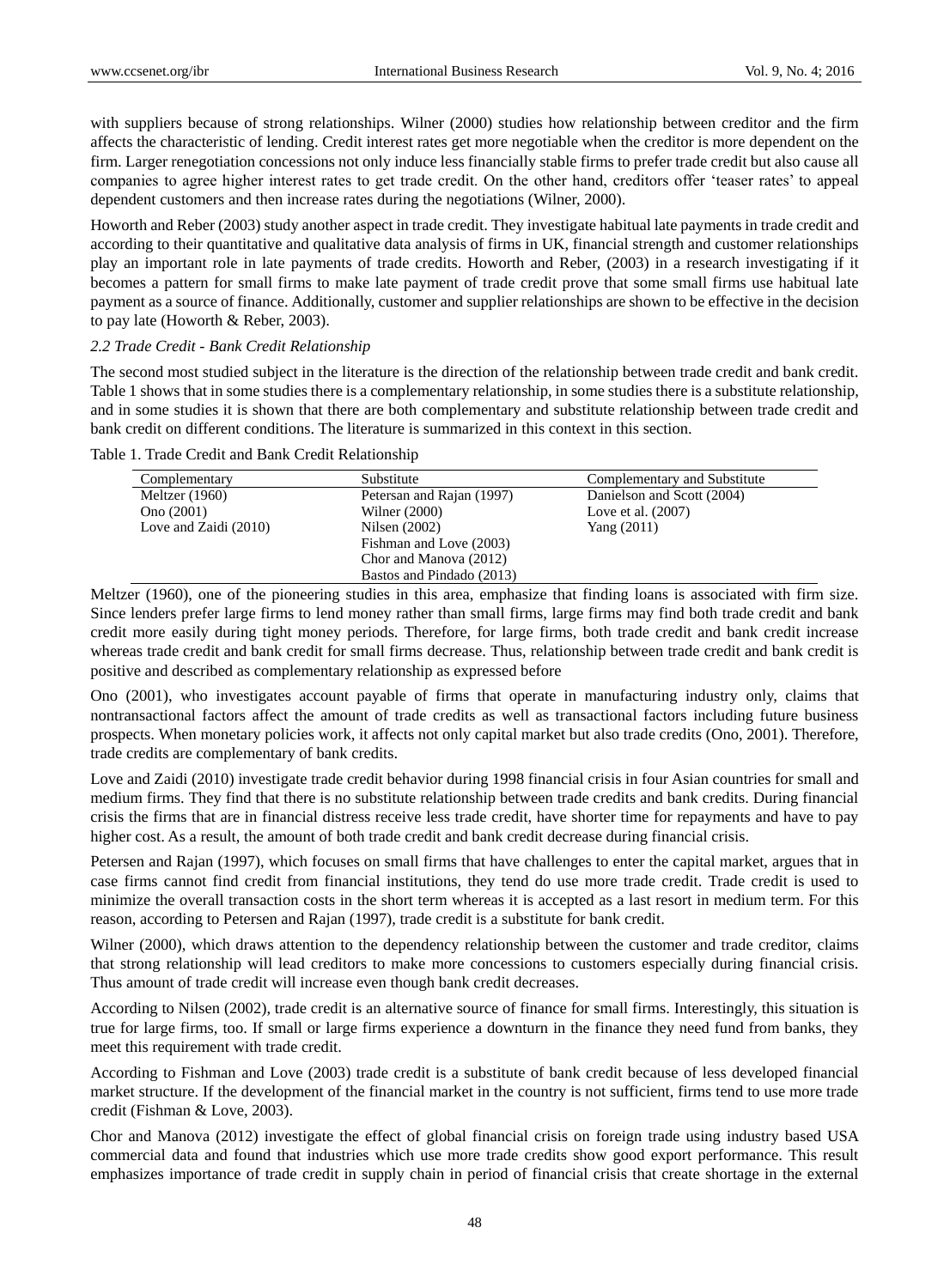financial source. In this situation trade credit and bank credit are substitute for each other.

Bastos and Pindado (2013) study trade credit during financial crisis. They examine 147 firms from Argentina, Brazil, and Turkey and find that trade credit and bank credit substitute for each other. This paper support that while suppliers delay collection of payments from their customers, they try to get long-term trade credit from their suppliers. Thus, trade credit increases from both aspects during financial crisis.

Danielson and Scott (2004) link complementary and substitution relationship to rules, and consider the relationship between trade credit and bank credit from availability aspect as Petersen and Rajan (1997) does. However, Danielson and Scott (2004) say that banks measure trade credibility of firms by using volume of trade credit. They are not willing to give credit to firms that have a lot of credit debt. If firms make timely debt payments, banks regard this as positive signal and give credit. In case trade credit and bank credit has complementary relationship, there is substitution relationship for firms with high credit debt.

According to Love et al. (2007), firms give less credit to fragile financial firms during financial crisis. Even though trade credit increases during peak of the financial crisis, a financial crisis originated by the contraction of bank credit will not be able to compensate for the long term. Therefore, trade credit will be reduced during crisis. In other words, even though the relationship between trade credit and bank credit substitute for each other in the short term, there is a complementary relationship in the long-term.

Yang (2011) studies the relationship between trade credit and bank credit in 2008 financial crisis and finds that bank credit and trade credit are both complementary and substitutes for each other. The reason behind this is that while account receivable is decreasing, account payable is increasing. Bank credit decreases sharply after the crisis and continues to decrease in three quarters. However, account receivable increases right after crisis and then starts to decrease. Account payable increases during and after crisis.

## *2.3 Advantages and Disadvantages of Trade Credit*

One of the most popular topics in literature is investigation of advantage and disadvantage of trade credit. The first thing that comes to mind is information advantage. The most important issue for creditors is to know the habit of timely debt payments of their customers. They may need to bear a lot of cost to get this information. Trade creditors have opportunity to get this information at a lower cost. Suppliers visit their customers more frequently than financial institutions. The amount and time of orders give an idea about the status of a customer. If customers cannot use the opportunity to benefit from the discount by paying their debts early, this gives a negative signal to supplier about the status of customer. Financial institutions also may get the same information but it may take more time and be more expensive (Petersen & Rajan, 1997). Thus, asymmetric information between borrower and lender is less in the case of trade credit than in the case of bank credit.

Trade credit gives more deterrent force to firms in the collection of the debt. Perhaps due to the nature of the commodity markets, there are often few alternative supply sources. So in case customers cannot pay their debts on time, supplier may threaten to cut the supply of goods. This threat is more effective on customers with a small share in total sales of supplier. However, the power of financial institutions on this issue is rather limited. Threatening to cut future financial supply is not effective as cutting the supply of goods (Petersen & Rajan, 1997).

Despite the deterrent force, trade creditors that are unable to collect their debts may take their goods back from customers if the sector is not service sector. This means a good guarantee of the debt especially for durable goods. Undoubtedly, financial institutions can confiscate these goods in return but they may not encash the goods as quick as suppliers because they are not familiar with the market of these goods and do not have the ability to sell at a higher value (Petersen & Rajan, 1997). Trade creditors have the advantage of the same collection to cash very quickly and without loss of value. In other words, the ability of trade creditors to cash goods easily provides a liquidity advantage.

If suppliers" profit margin and the price elasticity of demand are high, trade credit may be an effective price discrimination tool. While high cost of trade credit supports riskier customers, customers with a high credibility of trade credit will pay back their debts right away as they find it expensive. Thus, the same goods will be sold at different prices to customers with different credibility (Petersen & Rajan, 1997).

On the other hand, trade credit provides a transaction cost advantage. Monthly or quarterly payments, rather than payments on each delivery, decreases the amount of transaction costs. Therefore, delivery schedule and payment cycle is organized separately from each other (Petersen & Rajan, 1997). It also saves time on quality control, make inventory management easier, and strengthen long-term customer supplier relationship (Aktas et al., 2012).

Trade credit may provide advantages for the macro economy in addition to micro-economic advantages listed above. Ferris (1981) emphasizes that trade credit as a substitute for money, accelerates the flow of real and financial value. This means that trade credit may bring vitality to the economy. Firms that find credits from financial institutions easily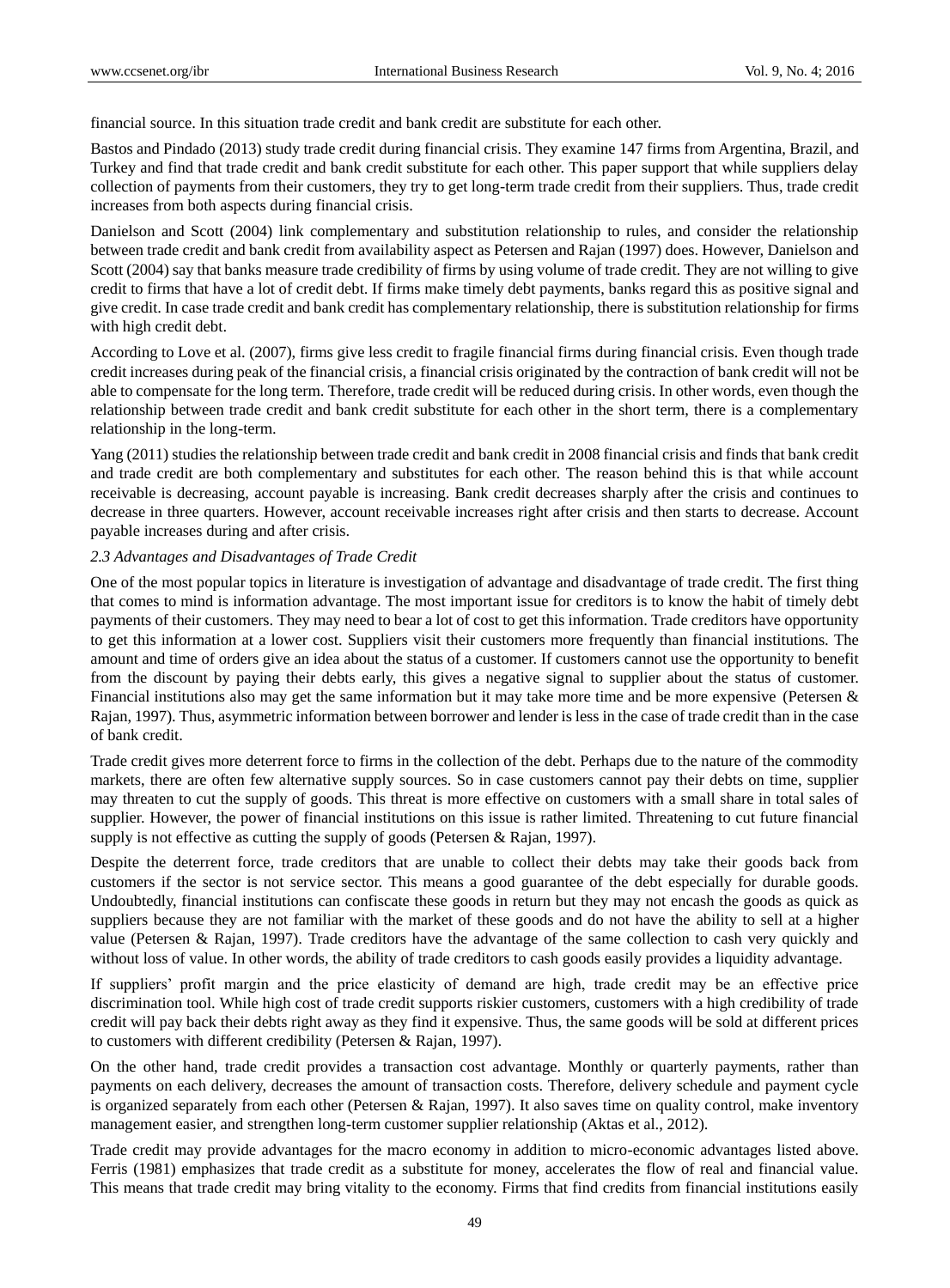offer more trade credit to their customers. Thus, with the possibility of borrowing from financial institutions, firms mediate to ones without possibility. Therefore, from macro-economic perspective, trade credit supports the resolution of liquidity problems in the economy and contribute seriously to the developing economies that have more fragile structures (Bastos & Pindado, 2012).

One of the potential disadvantage of trade credit is that opportunity cost of offering trade credit is high. Allowing customers to delay the payment of trade credit leads to a loss of profits for firms. In other words, they are deprived of interests that they can collect (Petersen & Rajan, 1997).

Another disadvantage relates to the spread of financial crisis. Trade credit causes a strong link that improves relationship between firm and customers. In this way, trade credit performs as financial intermediary Due to similar structure, financial crisis spreads in supply chains because of trade credit in the same way of financial institutions (Danielson & Scott, 2004; Kiyotaki & Moore, (1997, 2002); Tsuruta, 2013).

#### **3. Methodology**

In this study, trade credit and bank credit behavior of firms during financial crisis is investigated with clustering approach instead of investigating in country base. It is assumed that firms that are similar to each other behave similar during financial crisis. In this aspect each cluster investigated separately.

In the proposed method, feature selection, which is also known as variable selection, is used for selecting relevant variables into subsets. The objectives of utilizing feature selection are to make us understand and explicate the model, to decrease training times and to increase generalization by variance reduction in statistics and machine learning. Some techniques are used in feature selection; however, we have chosen Pearson's chi-square technique as it is the most frequently used test and allow us to discover whether there are relationships among variable categories. Pearson's chi-squared test presents importance of independent variables in our proposed approach.

After calculating and determining importance of variables, K-means method builds the clusters in the presented methodology. K-means clustering method, which was mentioned by MacQueen (1967), is used to separate a data set into k groups. The main advantage of K-means method is its simplicity to solve clustering problems with large datasets. This method is used to classify data in accordance with similar features to build clusters. The focal point is to determine k cluster centers. K-means method tries to minimize an objective function, in which a squared error function measures squared distance between a data point and the cluster center iteratively.

In this study, Clementine Software has been used for both K-means clustering and feature selection algorithms. A brief diagram of the proposed methodology can be seen in Figure 2 and high-level steps of proposed method are as follows:

Step 1. Choose variables from the Enterprise Financial Crisis Survey

Step 2. Calculate the importance of independent variables by Feature Selection using Pearson  $\chi^2$  test approach

Step 3. Determine the important independent variables based on p-values

Step 4. Build the cluster by using important independent variables by K-Means Method

Step 5. Compare the clusters to understand firm credit behavior



Figure 2. The flowchart for the proposed methodology

## **4. Results and Discussions**

In this section, according to methodology outlined in Figure 2, analysis results will be discussed. First, data set and significance of the variables calculated based on feature selection is shared and clusters that have been formed with K-means clustering method is discussed.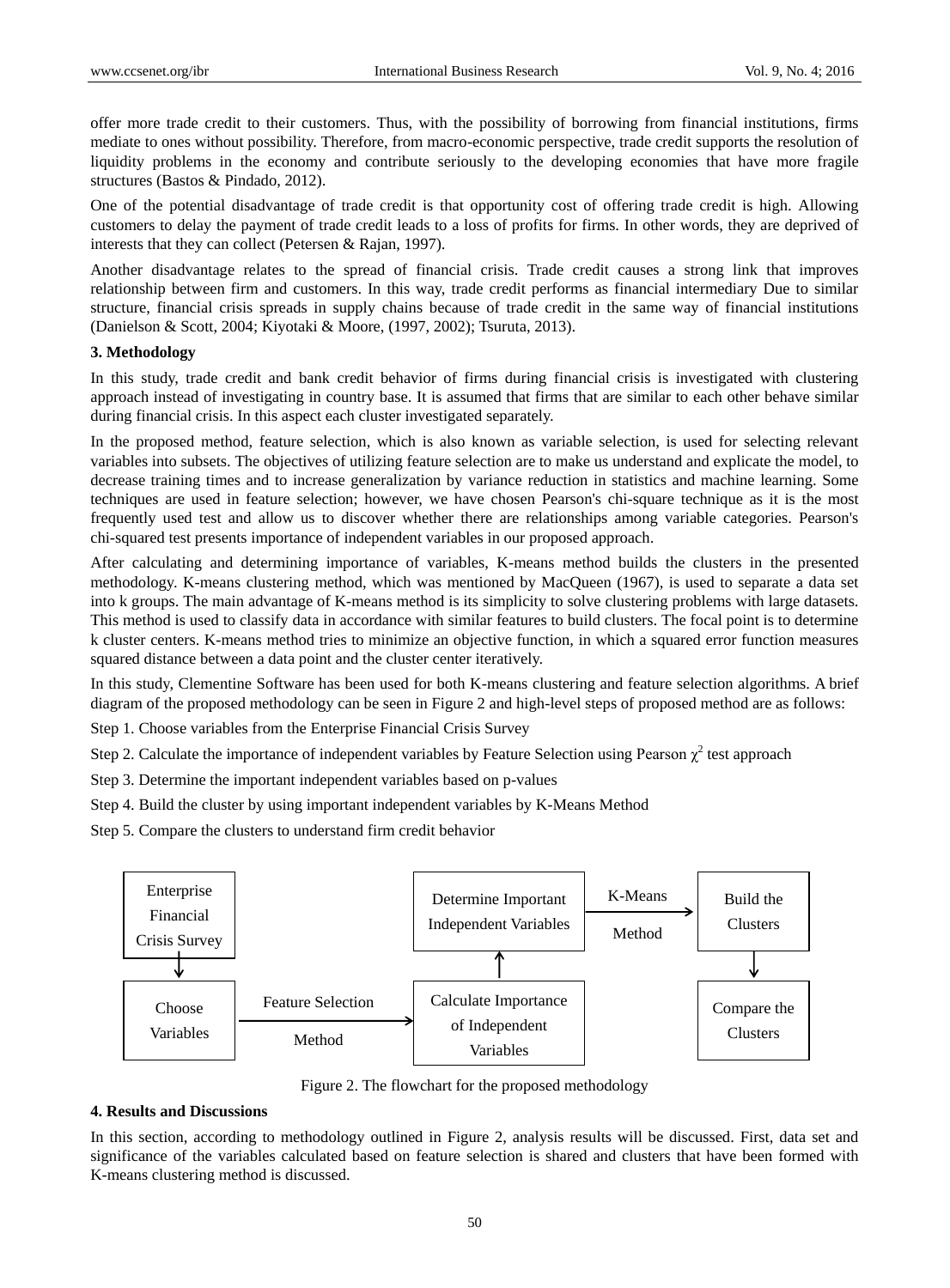Data comes from the Enterprise Financial Crisis Survey, which is conducted in 2009 by The World Bank. The survey covers 1686 firms in both manufacturing and service sectors from Turkey, Romania, Hungary, Latvia, Lithuania, and Bulgaria. The survey includes topics that are affected by financial crisis such as sales, employment, finances and R&D. Samplings cover small, medium, and large firms from nonagricultural private economy.

Questions to analyze trade credit and bank credit, which are shown in Table 2, have been selected by taking literature into account. From the World Bank Survey, 15 questions are used as the determinant of the credit usage and 3 questions are used as the dependent variables. In Table 2, d1, d3, and d5 stand for account receivable, account payable, and bank credit usage, respectively. For d5, it is converted to "yes or no" question. If there is 0 in the answer, it means "No, I didn"t use bank credit", otherwise it means "Yes, I used bank credit".

Table 2. Independent and Dependent Variables

| Nu.              | Label          | <b>Independent Variables</b>                                                                                                                                              |
|------------------|----------------|---------------------------------------------------------------------------------------------------------------------------------------------------------------------------|
| 1.               | a0             | Country                                                                                                                                                                   |
| 2.               | a3             | Size of locality                                                                                                                                                          |
| 3.               | a4c            | Sector                                                                                                                                                                    |
| 4.               | a6b            | Firm size                                                                                                                                                                 |
| 5.               | b1a            | If you compare this establishment's sales for the last completed month in 2009 with the same month in<br>2008, how did they change?                                       |
| 6.               | b2a            | What do you expect will happen with this establishment's sales one year from now?                                                                                         |
| 7.               | b4             | In the last completed month, what was this establishment's output in comparison with the maximum<br>output possible using all resources available (capacity utilization)? |
| 8.               | c1             | At the end of the last completed month, how many permanent, full-time employees did this<br>establishment employ? Please include all employees and managers               |
| 9.               | cla            | Does this establishment plan to reduce the number of permanent full-time employees in the next 6<br>months due to the financial crisis?                                   |
| 10.              | c2             | How many full-time temporary employees worked in this establishment in the last 6 months?                                                                                 |
| 11.              | e1             | Has the financial crisis affected this establishment?                                                                                                                     |
| 12.              | e2             | Choosing from the following list what has been the main effect the financial crisis on this<br>establishment?                                                             |
| 13.              | e <sub>3</sub> | Has the establishment filed for reorganization that is revaluing the value of the assets to reflect their<br>actual market value, during the last 12 months?              |
| 14.              | e4             | Has the establishment filed for insolvency or bankruptcy during the last 12 months?                                                                                       |
| 15.              | e5             | Has this establishment applied for direct state aid in the last 12 months?                                                                                                |
| Nu.              | Label          | Dependent Variables                                                                                                                                                       |
| 1.               | d1             | In the last completed month, did this establishment sell goods or services on credit?                                                                                     |
| $\overline{2}$ . | d3             | In the last completed month, did this establishment delay payments for more than one week to tax<br>authorities or suppliers?                                             |
| 3.               | d <sub>5</sub> | In the last completed month please estimate the proportion of this establishment's working capital that<br>was financed from banks?                                       |

Pearson chi-square test approach is used in order to identify the most influential variables. Cutoff values to distinguish the importance of variables are 0.95 and 0.90. Variables with p-value greater than 0.95 and 0.90 are assigned as important and marginal, respectively as shown in Table 3. When carefully examined, it is obvious to see in Table 3 that the most effective factors on trade credit usage are the sector in which firm operates; how the number of workers working affected from crisis; whether firm applied for state aid during crisis or not; how crisis affected the sales; in which aspect of crisis affects firm; size of locality; and finally whether firm has been affected by crisis or not. The main determinants of trade credit behavior relate to crisis and how firms are affected by this crisis. It is obvious to see that county of firm is not an important factor. Therefore, in order to understand the credit behavior of firms, clustering analysis is used rather than country based analysis.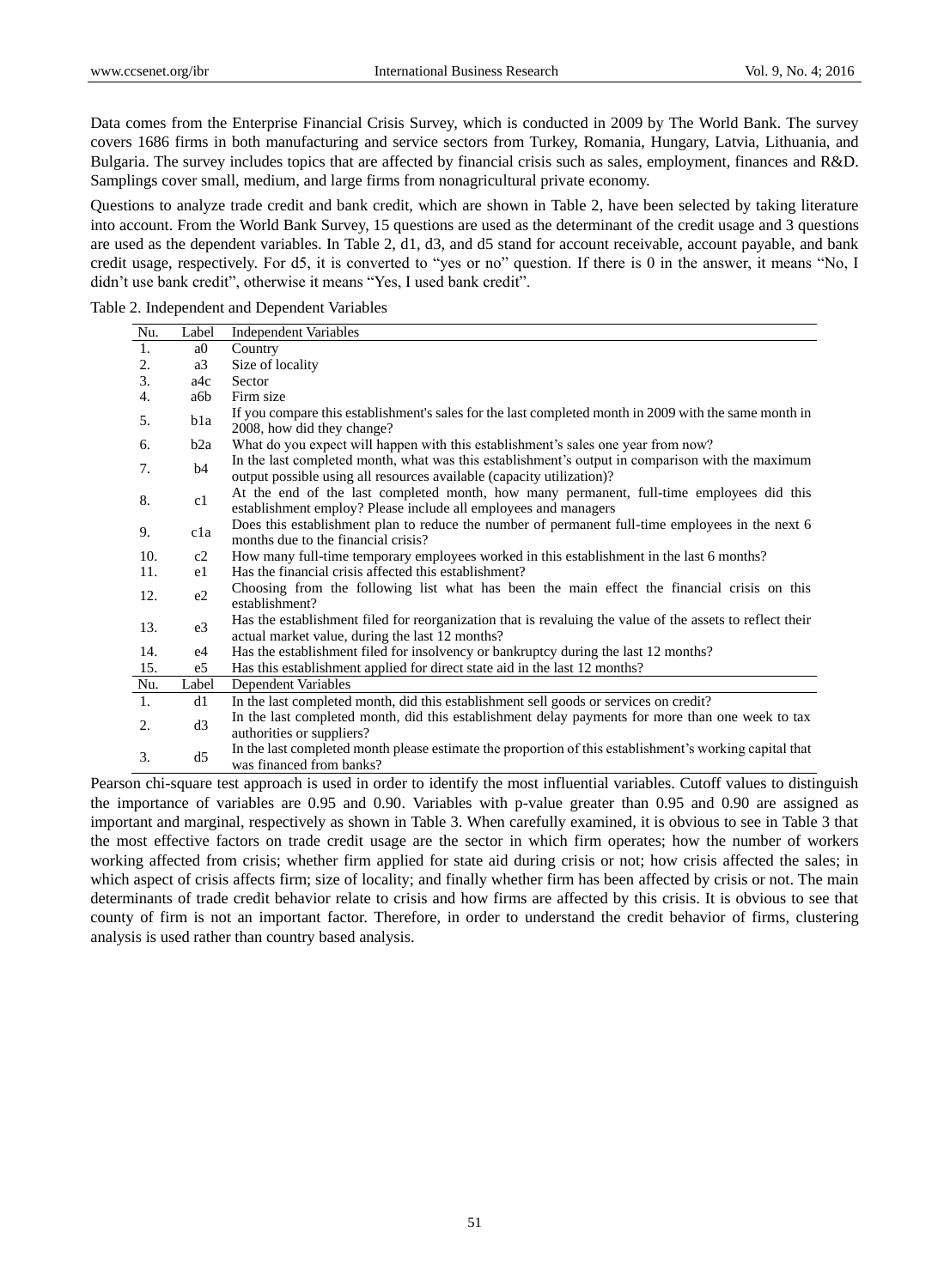| Rank                        | Label          | Variables                                                                                                                                                                    | Importance                                        | p-values |
|-----------------------------|----------------|------------------------------------------------------------------------------------------------------------------------------------------------------------------------------|---------------------------------------------------|----------|
| $\mathbf{1}$                | a4c            | Sector                                                                                                                                                                       | Important                                         | 0.99     |
| $\overline{c}$              | cla            | Does this establishment plan to reduce the number of permanent<br>full-time employees in the next 6 months due to the financial crisis?                                      | Important                                         | 0.99     |
| $\ensuremath{\mathfrak{Z}}$ | e5             | Has this establishment applied for direct state aid in the last 12 months?                                                                                                   | Important                                         | 0.99     |
| 4                           | b1a            | If you compare this establishment's sales for the last completed month in<br>2009 with the same month in 2008, how did they change?                                          | Important                                         | 0.99     |
| 5                           | e2             | Choosing from the following list what has been the main effect the Important<br>financial crisis on this establishment?                                                      |                                                   | 0.99     |
| 6                           | a3             | Size of locality                                                                                                                                                             | Important                                         | 0.97     |
| 7                           | e1             | Has the financial crisis affected this establishment?                                                                                                                        | Marginal                                          | 0.91     |
| 8                           | b4             | In the last completed month, what was this establishment's output in<br>comparison with the maximum output possible using all resources<br>available (capacity utilization)? | Unimportant                                       | 0.89     |
| 9                           | b2a            | What do you expect will happen with this establishment's sales one year Unimportant<br>from now?                                                                             |                                                   | 0.81     |
| 10                          | c1             | At the end of the last completed month, how many permanent, full-time Unimportant<br>employees did this establishment employ? Please include all employees<br>and managers   |                                                   | 0.76     |
| 11                          | a0             | Country                                                                                                                                                                      | Unimportant                                       | 0.54     |
| 12                          | e <sub>3</sub> | Has the establishment filed for reorganization that is revaluing the value<br>of the assets to reflect their actual market value, during the last 12<br>months?              | Unimportant                                       | 0.53     |
| 13                          | c2             | How many full-time temporary employees worked in this establishment Unimportant<br>in the last 6 months?                                                                     |                                                   | 0.42     |
| 14                          | a6b            | Firm Size                                                                                                                                                                    | Unimportant                                       | 0.14     |
| 15                          | e4             | Has the establishment filed for insolvency or bankruptcy during the last<br>12 months?                                                                                       | Screened<br>field Single<br>category too<br>large |          |

#### Table 3. Feature Selection Analysis Results

15 variables have been examined and the most influential 7 variables have been used for clustering analysis and then trade credit behavior has been evaluated based on these resulting clusters. All firms included in the analysis have been clustered in 3 clusters using K-means clustering method. We choose K=3 based on the number of firms belong to each cluster. According to results, Cluster-1, Cluster-2, and Cluster-3 contain 667, 574, and 445 firms, respectively. Clustering analysis results are shown in Table 4.

Using the data summarized in Table 4, in order to put forth the cluster characteristics, each variable has been tried to explain by graphics. Figure 3 shows the differentials between clusters in terms of locality. As seen in Figure 3, Cluster-2 has a larger percentage of population of firms that operate in major cities compared to other clusters. Cluster-1 and Cluster-3 consists of firms operating in relatively smaller cities.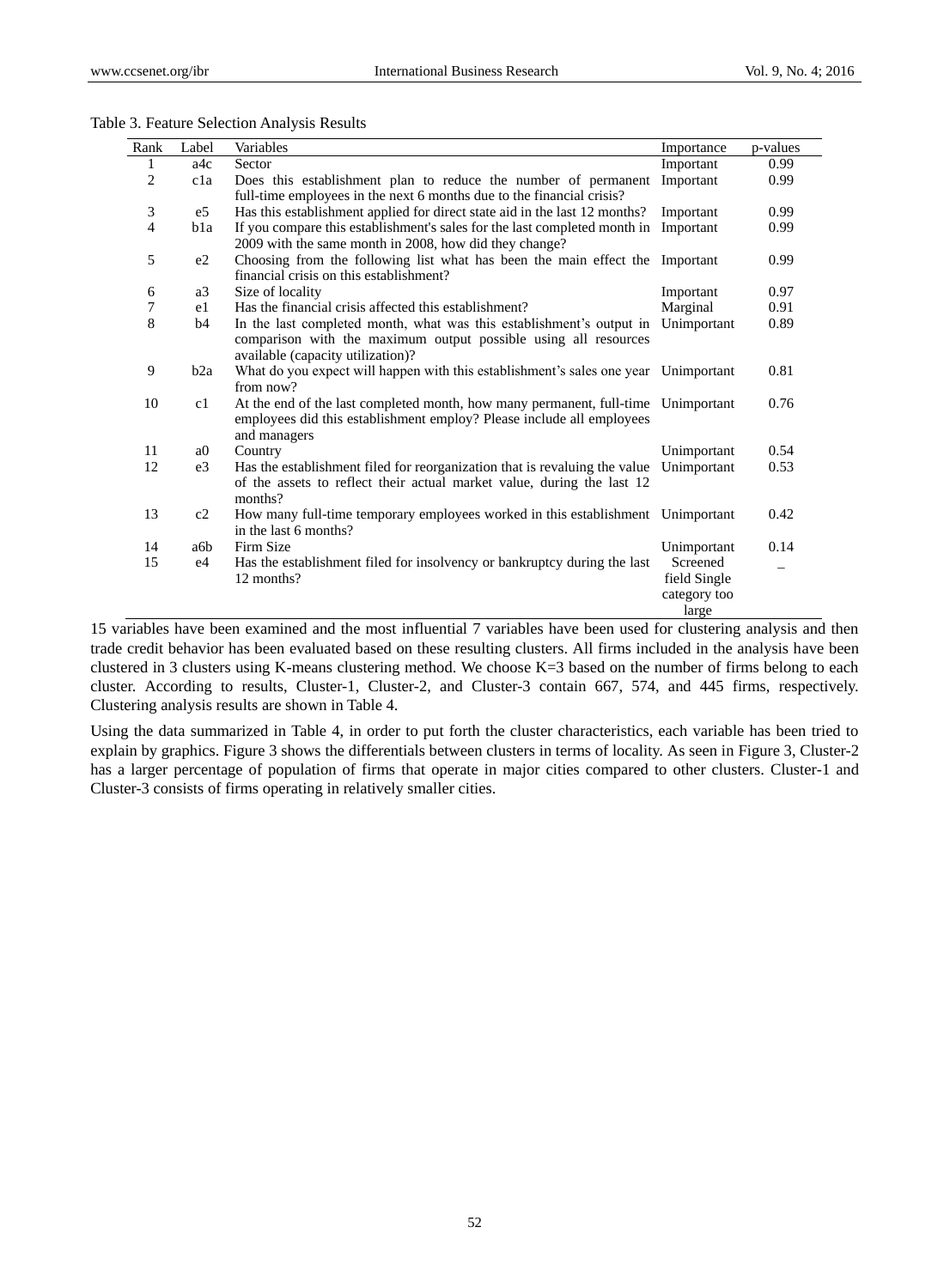## Table 4. Summary Statistics of Clusters (%)

| Capital city<br>27<br>12<br>29<br>Population over 1 million<br>10<br>52<br>9<br>Over 250.000 to 1 million<br>15<br>13<br>13<br>50.000 to 250.000<br>21<br>9<br>20<br>27<br>Less than 50.000<br>14<br>30<br>Sector<br>$\overline{0}$<br>100<br>Manufacturing<br>27<br>Other<br>68<br>$\boldsymbol{0}$<br>44<br>32<br>$\mathbf{0}$<br>29<br>Service<br>If you compare this establishment's sales for the last completed month in 2009 with<br>the same month in 2008, how did they change?<br>18<br>Increased<br>10<br>2<br>5<br>Remained the same<br>19<br>21<br>Decreased<br>69<br>59<br>91<br>$\overline{c}$<br>Don't know<br>1<br>$\mathbf{1}$<br>Does this establishment plan to reduce the number of permanent full-time<br>employees in the next 6 months due to the financial crisis?<br>5<br>Yes<br>$\boldsymbol{0}$<br>82<br>99<br>N <sub>0</sub><br>91<br>$\mathbf{0}$<br>$\overline{4}$<br>18<br>Don't know<br>1<br>Has the financial crisis affected this establishment?<br>88<br>82<br>99<br>Yes<br>No<br>11<br>18<br>$\mathbf{1}$<br>$\boldsymbol{0}$<br>Don't know<br>1<br>on this establishment?<br>$\overline{7}$<br>Increase the level of debt<br>7<br>7<br>Increase input cost<br>12<br>11<br>Reduce access to credit<br>5<br>12<br>70<br>Drop in demand for its products or services<br>66<br>72<br>Other<br>5<br>3<br>6<br>Don't know<br>$\mathbf{1}$<br>1<br>Has this establishment applied for direct state aid in the last 12 months?<br>8<br>21<br>Yes<br>N <sub>o</sub><br>91<br>79<br>Don't know<br>$\mathbf{1}$<br>$\boldsymbol{0}$<br>100<br>■ Capital city<br>80<br>$\blacksquare$ City with population over 1<br>million - other than capital<br>60<br>Over $250,000$ to 1 million<br>40<br>20<br>■ 50.000 to 250.000<br>$\mathbf 0$<br>Less than 50.000<br>Cluster-1<br>Cluster-2<br>Cluster-3<br>Figure 3. Size of locality (%) |                                                                                     | Cluster-1 | Cluster-2 | Cluster-3    |
|-----------------------------------------------------------------------------------------------------------------------------------------------------------------------------------------------------------------------------------------------------------------------------------------------------------------------------------------------------------------------------------------------------------------------------------------------------------------------------------------------------------------------------------------------------------------------------------------------------------------------------------------------------------------------------------------------------------------------------------------------------------------------------------------------------------------------------------------------------------------------------------------------------------------------------------------------------------------------------------------------------------------------------------------------------------------------------------------------------------------------------------------------------------------------------------------------------------------------------------------------------------------------------------------------------------------------------------------------------------------------------------------------------------------------------------------------------------------------------------------------------------------------------------------------------------------------------------------------------------------------------------------------------------------------------------------------------------------------------------------------------------------------------------------------------------------------------------------------------------------|-------------------------------------------------------------------------------------|-----------|-----------|--------------|
|                                                                                                                                                                                                                                                                                                                                                                                                                                                                                                                                                                                                                                                                                                                                                                                                                                                                                                                                                                                                                                                                                                                                                                                                                                                                                                                                                                                                                                                                                                                                                                                                                                                                                                                                                                                                                                                                 | Size of locality                                                                    |           |           |              |
|                                                                                                                                                                                                                                                                                                                                                                                                                                                                                                                                                                                                                                                                                                                                                                                                                                                                                                                                                                                                                                                                                                                                                                                                                                                                                                                                                                                                                                                                                                                                                                                                                                                                                                                                                                                                                                                                 |                                                                                     |           |           |              |
|                                                                                                                                                                                                                                                                                                                                                                                                                                                                                                                                                                                                                                                                                                                                                                                                                                                                                                                                                                                                                                                                                                                                                                                                                                                                                                                                                                                                                                                                                                                                                                                                                                                                                                                                                                                                                                                                 |                                                                                     |           |           |              |
|                                                                                                                                                                                                                                                                                                                                                                                                                                                                                                                                                                                                                                                                                                                                                                                                                                                                                                                                                                                                                                                                                                                                                                                                                                                                                                                                                                                                                                                                                                                                                                                                                                                                                                                                                                                                                                                                 |                                                                                     |           |           |              |
|                                                                                                                                                                                                                                                                                                                                                                                                                                                                                                                                                                                                                                                                                                                                                                                                                                                                                                                                                                                                                                                                                                                                                                                                                                                                                                                                                                                                                                                                                                                                                                                                                                                                                                                                                                                                                                                                 |                                                                                     |           |           |              |
|                                                                                                                                                                                                                                                                                                                                                                                                                                                                                                                                                                                                                                                                                                                                                                                                                                                                                                                                                                                                                                                                                                                                                                                                                                                                                                                                                                                                                                                                                                                                                                                                                                                                                                                                                                                                                                                                 |                                                                                     |           |           |              |
|                                                                                                                                                                                                                                                                                                                                                                                                                                                                                                                                                                                                                                                                                                                                                                                                                                                                                                                                                                                                                                                                                                                                                                                                                                                                                                                                                                                                                                                                                                                                                                                                                                                                                                                                                                                                                                                                 |                                                                                     |           |           |              |
|                                                                                                                                                                                                                                                                                                                                                                                                                                                                                                                                                                                                                                                                                                                                                                                                                                                                                                                                                                                                                                                                                                                                                                                                                                                                                                                                                                                                                                                                                                                                                                                                                                                                                                                                                                                                                                                                 |                                                                                     |           |           |              |
|                                                                                                                                                                                                                                                                                                                                                                                                                                                                                                                                                                                                                                                                                                                                                                                                                                                                                                                                                                                                                                                                                                                                                                                                                                                                                                                                                                                                                                                                                                                                                                                                                                                                                                                                                                                                                                                                 |                                                                                     |           |           |              |
|                                                                                                                                                                                                                                                                                                                                                                                                                                                                                                                                                                                                                                                                                                                                                                                                                                                                                                                                                                                                                                                                                                                                                                                                                                                                                                                                                                                                                                                                                                                                                                                                                                                                                                                                                                                                                                                                 |                                                                                     |           |           |              |
|                                                                                                                                                                                                                                                                                                                                                                                                                                                                                                                                                                                                                                                                                                                                                                                                                                                                                                                                                                                                                                                                                                                                                                                                                                                                                                                                                                                                                                                                                                                                                                                                                                                                                                                                                                                                                                                                 |                                                                                     |           |           |              |
|                                                                                                                                                                                                                                                                                                                                                                                                                                                                                                                                                                                                                                                                                                                                                                                                                                                                                                                                                                                                                                                                                                                                                                                                                                                                                                                                                                                                                                                                                                                                                                                                                                                                                                                                                                                                                                                                 |                                                                                     |           |           |              |
|                                                                                                                                                                                                                                                                                                                                                                                                                                                                                                                                                                                                                                                                                                                                                                                                                                                                                                                                                                                                                                                                                                                                                                                                                                                                                                                                                                                                                                                                                                                                                                                                                                                                                                                                                                                                                                                                 |                                                                                     |           |           |              |
|                                                                                                                                                                                                                                                                                                                                                                                                                                                                                                                                                                                                                                                                                                                                                                                                                                                                                                                                                                                                                                                                                                                                                                                                                                                                                                                                                                                                                                                                                                                                                                                                                                                                                                                                                                                                                                                                 |                                                                                     |           |           |              |
|                                                                                                                                                                                                                                                                                                                                                                                                                                                                                                                                                                                                                                                                                                                                                                                                                                                                                                                                                                                                                                                                                                                                                                                                                                                                                                                                                                                                                                                                                                                                                                                                                                                                                                                                                                                                                                                                 |                                                                                     |           |           |              |
|                                                                                                                                                                                                                                                                                                                                                                                                                                                                                                                                                                                                                                                                                                                                                                                                                                                                                                                                                                                                                                                                                                                                                                                                                                                                                                                                                                                                                                                                                                                                                                                                                                                                                                                                                                                                                                                                 |                                                                                     |           |           |              |
|                                                                                                                                                                                                                                                                                                                                                                                                                                                                                                                                                                                                                                                                                                                                                                                                                                                                                                                                                                                                                                                                                                                                                                                                                                                                                                                                                                                                                                                                                                                                                                                                                                                                                                                                                                                                                                                                 |                                                                                     |           |           |              |
|                                                                                                                                                                                                                                                                                                                                                                                                                                                                                                                                                                                                                                                                                                                                                                                                                                                                                                                                                                                                                                                                                                                                                                                                                                                                                                                                                                                                                                                                                                                                                                                                                                                                                                                                                                                                                                                                 |                                                                                     |           |           |              |
|                                                                                                                                                                                                                                                                                                                                                                                                                                                                                                                                                                                                                                                                                                                                                                                                                                                                                                                                                                                                                                                                                                                                                                                                                                                                                                                                                                                                                                                                                                                                                                                                                                                                                                                                                                                                                                                                 |                                                                                     |           |           |              |
|                                                                                                                                                                                                                                                                                                                                                                                                                                                                                                                                                                                                                                                                                                                                                                                                                                                                                                                                                                                                                                                                                                                                                                                                                                                                                                                                                                                                                                                                                                                                                                                                                                                                                                                                                                                                                                                                 |                                                                                     |           |           |              |
|                                                                                                                                                                                                                                                                                                                                                                                                                                                                                                                                                                                                                                                                                                                                                                                                                                                                                                                                                                                                                                                                                                                                                                                                                                                                                                                                                                                                                                                                                                                                                                                                                                                                                                                                                                                                                                                                 |                                                                                     |           |           |              |
|                                                                                                                                                                                                                                                                                                                                                                                                                                                                                                                                                                                                                                                                                                                                                                                                                                                                                                                                                                                                                                                                                                                                                                                                                                                                                                                                                                                                                                                                                                                                                                                                                                                                                                                                                                                                                                                                 |                                                                                     |           |           |              |
|                                                                                                                                                                                                                                                                                                                                                                                                                                                                                                                                                                                                                                                                                                                                                                                                                                                                                                                                                                                                                                                                                                                                                                                                                                                                                                                                                                                                                                                                                                                                                                                                                                                                                                                                                                                                                                                                 |                                                                                     |           |           |              |
|                                                                                                                                                                                                                                                                                                                                                                                                                                                                                                                                                                                                                                                                                                                                                                                                                                                                                                                                                                                                                                                                                                                                                                                                                                                                                                                                                                                                                                                                                                                                                                                                                                                                                                                                                                                                                                                                 |                                                                                     |           |           | $\mathbf{0}$ |
|                                                                                                                                                                                                                                                                                                                                                                                                                                                                                                                                                                                                                                                                                                                                                                                                                                                                                                                                                                                                                                                                                                                                                                                                                                                                                                                                                                                                                                                                                                                                                                                                                                                                                                                                                                                                                                                                 | Choosing from the following list what has been the main effect the financial crisis |           |           |              |
|                                                                                                                                                                                                                                                                                                                                                                                                                                                                                                                                                                                                                                                                                                                                                                                                                                                                                                                                                                                                                                                                                                                                                                                                                                                                                                                                                                                                                                                                                                                                                                                                                                                                                                                                                                                                                                                                 |                                                                                     |           |           |              |
|                                                                                                                                                                                                                                                                                                                                                                                                                                                                                                                                                                                                                                                                                                                                                                                                                                                                                                                                                                                                                                                                                                                                                                                                                                                                                                                                                                                                                                                                                                                                                                                                                                                                                                                                                                                                                                                                 |                                                                                     |           |           | 8            |
|                                                                                                                                                                                                                                                                                                                                                                                                                                                                                                                                                                                                                                                                                                                                                                                                                                                                                                                                                                                                                                                                                                                                                                                                                                                                                                                                                                                                                                                                                                                                                                                                                                                                                                                                                                                                                                                                 |                                                                                     |           |           | 6            |
|                                                                                                                                                                                                                                                                                                                                                                                                                                                                                                                                                                                                                                                                                                                                                                                                                                                                                                                                                                                                                                                                                                                                                                                                                                                                                                                                                                                                                                                                                                                                                                                                                                                                                                                                                                                                                                                                 |                                                                                     |           |           |              |
|                                                                                                                                                                                                                                                                                                                                                                                                                                                                                                                                                                                                                                                                                                                                                                                                                                                                                                                                                                                                                                                                                                                                                                                                                                                                                                                                                                                                                                                                                                                                                                                                                                                                                                                                                                                                                                                                 |                                                                                     |           |           |              |
|                                                                                                                                                                                                                                                                                                                                                                                                                                                                                                                                                                                                                                                                                                                                                                                                                                                                                                                                                                                                                                                                                                                                                                                                                                                                                                                                                                                                                                                                                                                                                                                                                                                                                                                                                                                                                                                                 |                                                                                     |           |           | $\mathbf{1}$ |
|                                                                                                                                                                                                                                                                                                                                                                                                                                                                                                                                                                                                                                                                                                                                                                                                                                                                                                                                                                                                                                                                                                                                                                                                                                                                                                                                                                                                                                                                                                                                                                                                                                                                                                                                                                                                                                                                 |                                                                                     |           |           |              |
|                                                                                                                                                                                                                                                                                                                                                                                                                                                                                                                                                                                                                                                                                                                                                                                                                                                                                                                                                                                                                                                                                                                                                                                                                                                                                                                                                                                                                                                                                                                                                                                                                                                                                                                                                                                                                                                                 |                                                                                     |           |           | 8            |
|                                                                                                                                                                                                                                                                                                                                                                                                                                                                                                                                                                                                                                                                                                                                                                                                                                                                                                                                                                                                                                                                                                                                                                                                                                                                                                                                                                                                                                                                                                                                                                                                                                                                                                                                                                                                                                                                 |                                                                                     |           |           | 92           |
|                                                                                                                                                                                                                                                                                                                                                                                                                                                                                                                                                                                                                                                                                                                                                                                                                                                                                                                                                                                                                                                                                                                                                                                                                                                                                                                                                                                                                                                                                                                                                                                                                                                                                                                                                                                                                                                                 |                                                                                     |           |           | $\mathbf{0}$ |
|                                                                                                                                                                                                                                                                                                                                                                                                                                                                                                                                                                                                                                                                                                                                                                                                                                                                                                                                                                                                                                                                                                                                                                                                                                                                                                                                                                                                                                                                                                                                                                                                                                                                                                                                                                                                                                                                 |                                                                                     |           |           |              |
|                                                                                                                                                                                                                                                                                                                                                                                                                                                                                                                                                                                                                                                                                                                                                                                                                                                                                                                                                                                                                                                                                                                                                                                                                                                                                                                                                                                                                                                                                                                                                                                                                                                                                                                                                                                                                                                                 |                                                                                     |           |           |              |
|                                                                                                                                                                                                                                                                                                                                                                                                                                                                                                                                                                                                                                                                                                                                                                                                                                                                                                                                                                                                                                                                                                                                                                                                                                                                                                                                                                                                                                                                                                                                                                                                                                                                                                                                                                                                                                                                 |                                                                                     |           |           |              |
|                                                                                                                                                                                                                                                                                                                                                                                                                                                                                                                                                                                                                                                                                                                                                                                                                                                                                                                                                                                                                                                                                                                                                                                                                                                                                                                                                                                                                                                                                                                                                                                                                                                                                                                                                                                                                                                                 |                                                                                     |           |           |              |
|                                                                                                                                                                                                                                                                                                                                                                                                                                                                                                                                                                                                                                                                                                                                                                                                                                                                                                                                                                                                                                                                                                                                                                                                                                                                                                                                                                                                                                                                                                                                                                                                                                                                                                                                                                                                                                                                 |                                                                                     |           |           |              |
|                                                                                                                                                                                                                                                                                                                                                                                                                                                                                                                                                                                                                                                                                                                                                                                                                                                                                                                                                                                                                                                                                                                                                                                                                                                                                                                                                                                                                                                                                                                                                                                                                                                                                                                                                                                                                                                                 |                                                                                     |           |           |              |
|                                                                                                                                                                                                                                                                                                                                                                                                                                                                                                                                                                                                                                                                                                                                                                                                                                                                                                                                                                                                                                                                                                                                                                                                                                                                                                                                                                                                                                                                                                                                                                                                                                                                                                                                                                                                                                                                 |                                                                                     |           |           |              |
|                                                                                                                                                                                                                                                                                                                                                                                                                                                                                                                                                                                                                                                                                                                                                                                                                                                                                                                                                                                                                                                                                                                                                                                                                                                                                                                                                                                                                                                                                                                                                                                                                                                                                                                                                                                                                                                                 |                                                                                     |           |           |              |
|                                                                                                                                                                                                                                                                                                                                                                                                                                                                                                                                                                                                                                                                                                                                                                                                                                                                                                                                                                                                                                                                                                                                                                                                                                                                                                                                                                                                                                                                                                                                                                                                                                                                                                                                                                                                                                                                 |                                                                                     |           |           |              |
|                                                                                                                                                                                                                                                                                                                                                                                                                                                                                                                                                                                                                                                                                                                                                                                                                                                                                                                                                                                                                                                                                                                                                                                                                                                                                                                                                                                                                                                                                                                                                                                                                                                                                                                                                                                                                                                                 |                                                                                     |           |           |              |
|                                                                                                                                                                                                                                                                                                                                                                                                                                                                                                                                                                                                                                                                                                                                                                                                                                                                                                                                                                                                                                                                                                                                                                                                                                                                                                                                                                                                                                                                                                                                                                                                                                                                                                                                                                                                                                                                 |                                                                                     |           |           |              |
|                                                                                                                                                                                                                                                                                                                                                                                                                                                                                                                                                                                                                                                                                                                                                                                                                                                                                                                                                                                                                                                                                                                                                                                                                                                                                                                                                                                                                                                                                                                                                                                                                                                                                                                                                                                                                                                                 |                                                                                     |           |           |              |
|                                                                                                                                                                                                                                                                                                                                                                                                                                                                                                                                                                                                                                                                                                                                                                                                                                                                                                                                                                                                                                                                                                                                                                                                                                                                                                                                                                                                                                                                                                                                                                                                                                                                                                                                                                                                                                                                 |                                                                                     |           |           |              |

Figure 4 shows the differences between clusters in terms of sectors. Cluster-2 appears to be the intensity of the firms operating in the manufacturing sector. In Cluster-1, intensity of firms operating in services and other sectors is obvious. There is no firm operating in the manufacturing sector. Cluster-3 consists of firms from all sectors.

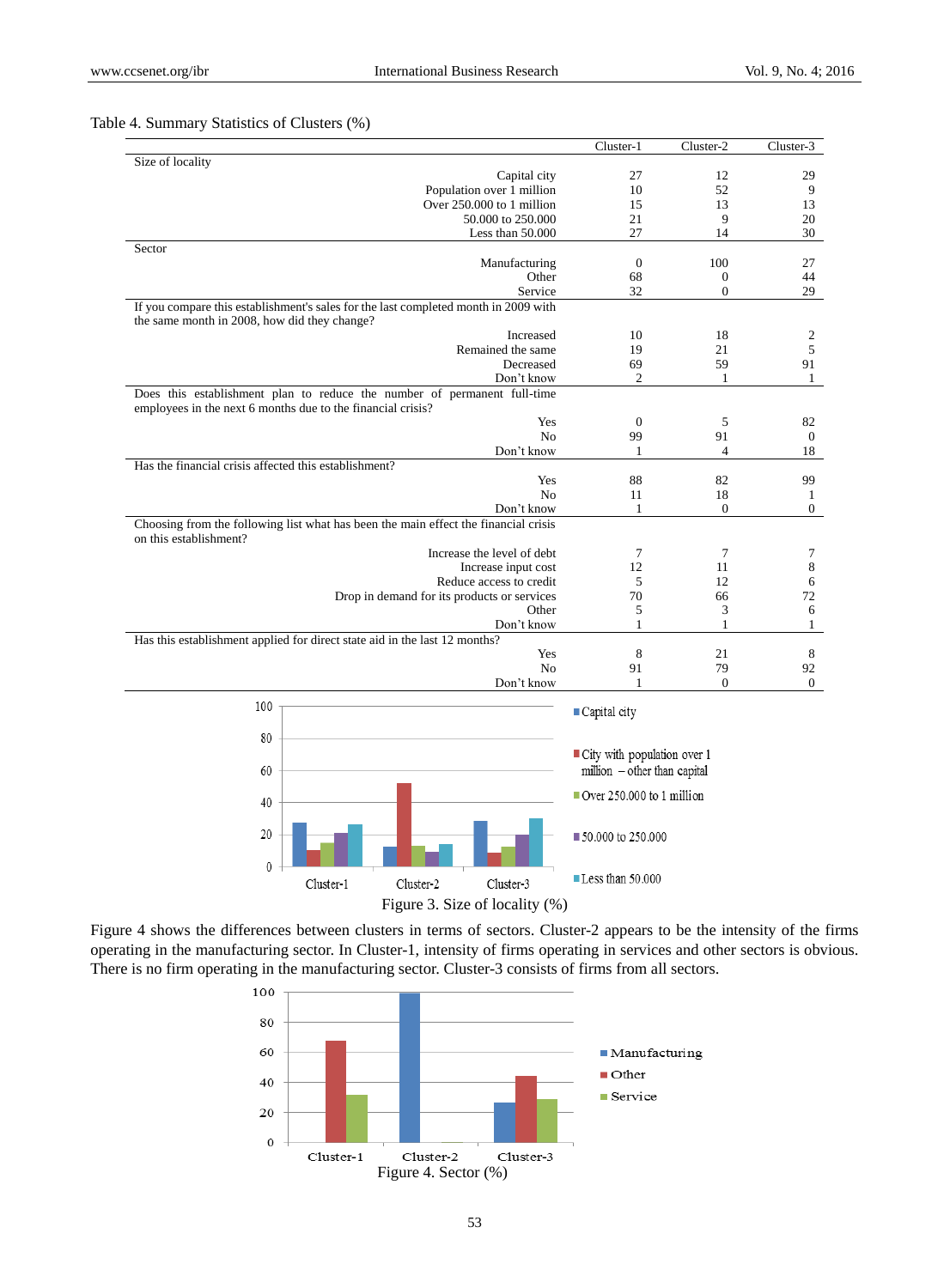Figure 5 shows the comparisons of clusters based on post-crisis sales. It can be seen that in 2009 overall sales decrease after crisis compared to the same month of 2008. Cluster-3 consists of firms that are affected from crisis relatively more. Cluster-1 is relatively less adversely affected and Cluster-2 is said to be the least affected one in terms of sales.



Figure 5. If you compare this establishment's sales for the last completed month in 2009 with the same month in 2008, how did they change? (%)

In Figure 6, it is shown that whether firms have permanent employee decals in the future 6-month period due to financial crisis or not. Due to the crisis, firms plan to decrease the number of workers most in Cluster-3, little in Cluster-2, and none in Cluster-1. Since Cluster-3 consists of firms that plan to decal most, Cluster-3 seems to be most adversely affected by crisis.



Figure 6. Does this establishment plan to reduce the number of permanent full-time employees in the next 6 months due to the financial crisis? (%)

Figure 7 shows the comparisons of clusters based on the answers to the question "Is your firm affected by financial crisis?" An overall evaluation is seen that most of the firms have been affected by the crisis. When evaluated based on the clusters, it is seen that firms that are affected most from crisis belong to Cluster-3 and firms that belong to Cluster-1 and Cluster-2 affected relatively less from crisis.



Figure 7. Has the financial crisis affected this establishment? (%)

Direction of effect in financial crisis is shown in Figure 8. Generally, the main effect of crisis is the decrease of demand to firm"s products. Cluster-3 may be said that it consists of firms that are relatively more affected in this regard.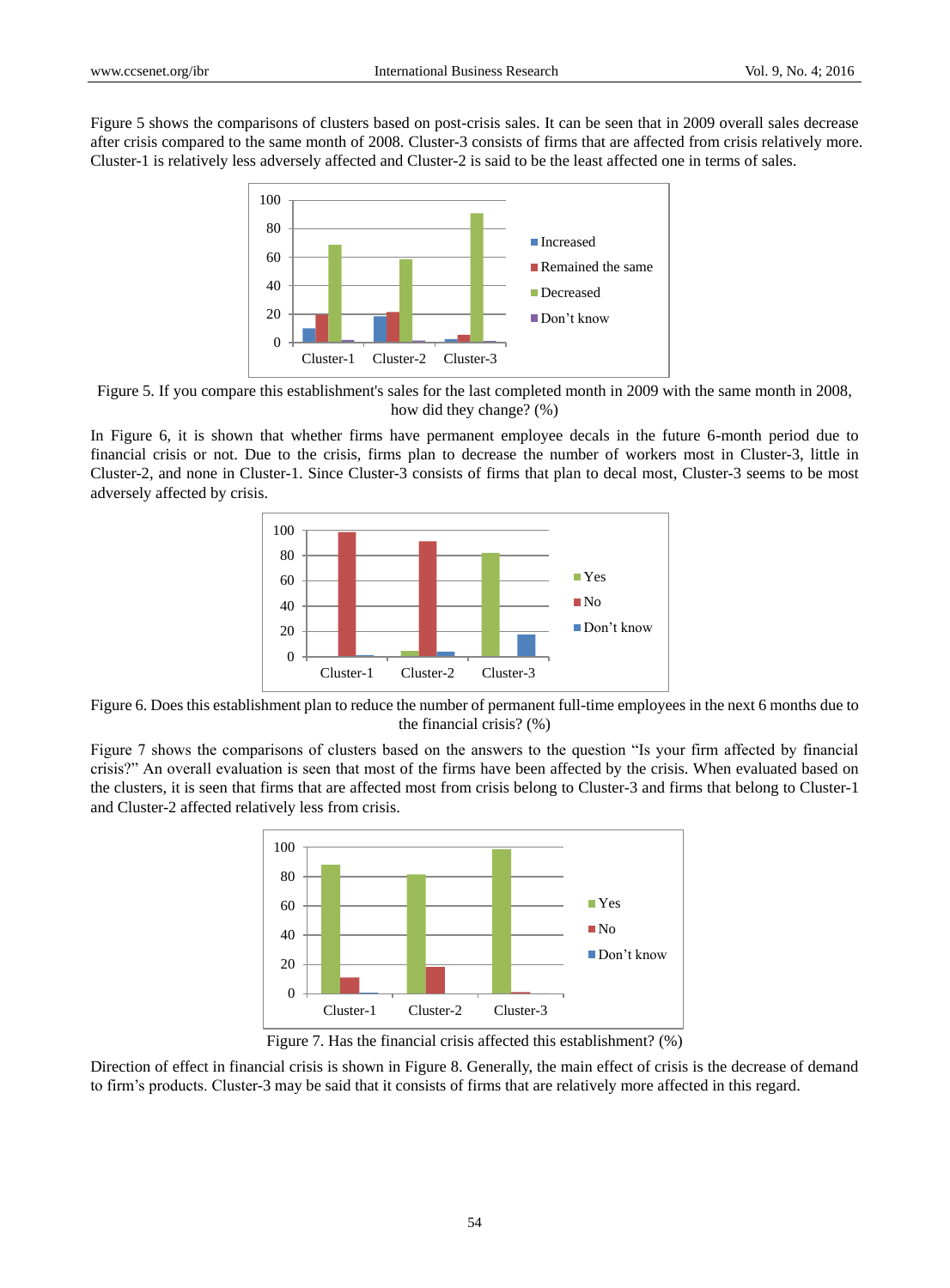

Figure 8. Choosing from the following list what has been the main effect the financial crisis on this establishment? (%)

Comparisons of clusters according to the state aid during financial crisis are shown in Figure 9. Generally, it is seen that most of the firms didn"t take state aid and all of the firms that used state aid are adversely affected firms. Number of firms that used state aid is highest in Cluster-2, relatively less in Cluster-1 and Cluster-3.



Figure 9. Has this establishment applied for direct state aid in the last 12 months? (%)

One can summarize the clusters based on all 7 variables as follows:

- Firms belong to Cluster-1 operate in all sectors except the manufacturing sector; 37% of firms operate in major cities; 69% of firms faced sales fall; none of the firms consider employee decal; 88% of firms are adversely affected by crisis and 70% of them state demand fall as the reason; 8% of firms used state aid.
- All of the firms belong to Cluster-2 operate in manufacturing sector. 62% of firms operate in major cities; 59% of them faced sales fall; 5% considers employee decal; 82% state are adversely affected by crisis and 66% of them state demand falls as the reason; 21% used state aid.
- 73% of firms that belong to Cluster-3 are in the sectors other than the manufacturing sector and operate in relatively less populated cities. 91% of them faced sales fall, 82% considers employee decal, 99% have been adversely affected by crisis and state demand fall as the reason, 8% used state aid.

Account receivable, account payable and bank credit utilization percentages related to financial crisis period are shown in Table 5. As shown in Table 5, 33% of firms belong to Cluster-1 use bank credit, 38% of them use account payable, and 39% of them use account receivable during financial crisis. 31% of firms belong to Cluster-2 use bank credit, 26% of them delay the payments to their suppliers, and 39% of them give trade credit to their customers. 35% of firms belong to Cluster-3 use bank credit, 37% of them use account payable, and 52% of them give trade credit to their customers.

|                           | Cluster-1 | Cluster-2 | Cluster-3 |
|---------------------------|-----------|-----------|-----------|
| <b>Account Receivable</b> | 39        | 39        | 52        |
| <b>Account Payable</b>    | 38        | 26        | 37        |
| <b>Bank Credit</b>        | 33        | 31        | 35        |

Table 5. Usage of Credit in Clusters (%)

In the light of the results shown above, firms that belong to Cluster-3 are adversely affected most from crisis. Cluster-1 is following Cluster-3 in this aspect. The least affected ones by crisis are firms belong to Cluster-2. When examined the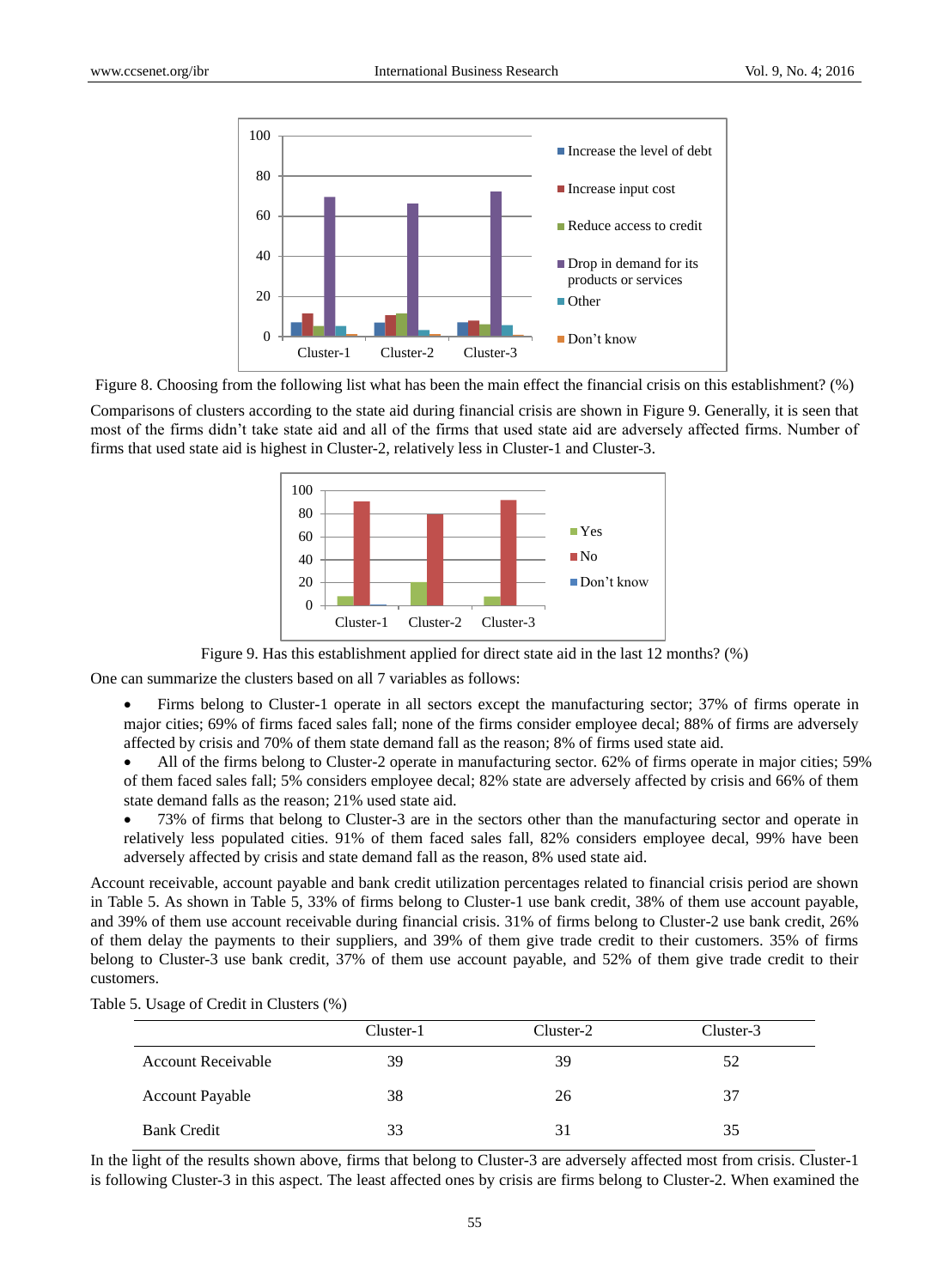relationship between bank and trade credit utilization and the impact of crisis on the basis of clusters, one may see when number of firms that use credit increase, effect of crisis increases. Firms in Cluster-3 that is adversely affected most by crisis are seen to use more account receivable. Likewise, bank credit utilization percentage is also high for this cluster. Cluster-2 consists of firms that are adversely affected less by crisis and use less credit.

These results are considered to be supportive due to the demand fall for goods generated by crisis; firms are motivated to give trade credits to their customers in order not to lose customers. However, in order to provide this financial transfer, firms need the previous link in the supply chain to provide trade credit and financial institutions to provide bank credit. In a sense, in order to maintain its presence, on the one hand firm uses trade credit and bank credit, on the other hand it give trade credit to its customers. In this context, trade credit performs as a function to mitigate the destructive effects of the financial crisis and to solve the liquidity bottlenecks problem temporarily.

#### **5. Conclusion**

This study has addressed trade credit and bank credit behavior of firms during financial crisis. The World Bank Survey in 2009 that consists of data on trade credit utilization of 1686 firms in Turkey, Romania, Hungary, Latvia, Lithuania, and Bulgaria is used for this problem. This paper proposes a methodology to investigate firms' behavior on using credit throughout financial crisis. The proposed methodology presents five steps for this purpose: choosing variables from survey, calculating importance of independent variables by feature selection method, determining important independent variables, building the clusters by using k-means method and comparing the clusters. Feature selection method that uses Pearson's chi-square test provides the most important seven ones among 15 variables. Then, all firms have been clustered into three clusters. When examined these three clusters, the effect of trade credit and bank credit behavior of firms is cracked up to be important during financial crisis. As the firms don't want to lose their customers, the firms tend to give trade credits to them owing to decreasing demand for goods and need to use bank credit from financial institutions. Consequently, the firms in the supply chain require trade credit from the previous link and provide trade credits to their customers to reduce the devastating effects of financial crisis.

### **Acknowledgement**

The first author would like to thank to TUBITAK (The Scientific and Technological Research Council of Turkey) for the research scholarship grant supporting his work at Rutgers University as a visiting scholar.

#### **References**

- Aktas, N., De Bodt, E., Lobez, F., & Statnik, J. C. (2012). The information content of trade credit. *Journal of Banking & Finance*, *36*(5), 1402-1413. http://dx.doi.org/10.1016/j.jbankfin.2011.12.001
- Bastos, R., & Pindado, J. (2013). Trade credit during a financial crisis: A panel data analysis. *Journal of Business Research*, *66*(5), 614-620. http://dx.doi.org/10.1016/j.jbusres.2012.03.015
- Chant, E. M., & Walker, D. A. (1988). Small business demand for trade credit. *Applied Economics*, *20*(7), 861-876. http://dx.doi.org/10.1080/00036848800000012
- Chor, D., & Manova, K. (2012). Off the cliff and back? Credit conditions and international trade during the global financial crisis. *Journal of International Economics*, *87*(1), 117-133. http://dx.doi.org/10.1016/j.jinteco.2011.04.001
- Danielson, M. G., & Scott, J. A. (2004). Bank loan availability and trade credit demand. *Financial Review*, *39*(4), 579-600. http://dx.doi.org/10.1111/j.0732-8516.2004.00089.x
- Ferris, J. S. (1981). A transactions theory of trade credit use. *The Quarterly Journal of Economics*, 243-270. http://dx.doi.org/10.2307/1882390
- Fisman, R., & Love, I. (2003). Trade credit, financial intermediary development, and industry growth. *The Journal of Finance*, *58*(1), 353-374. http://dx.doi.org/10.1111/1540-6261.00527
- Hastie, Trevor, Tibshirani, R., & Friedman, J. (2009). *The elements of statistical learning: data mining, inference, and prediction*. Springer. http://dx.doi.org/10.1007/BF02985802
- Howorth, C., & Reber, B. (2003). Habitual late payment of trade credit: an empirical examination of UK small firms. *Managerial and Decision Economics*, *24*(6-7), 471-482. http://dx.doi.org/10.1002/ mde.1128
- Hyndman, K., & Serio, G. (2010). Competition and inter-firm credit: Theory and evidence from firm-level data in Indonesia. *Journal of Development Economics*, *93*(1), 88-108. http://dx.doi.org/10.1016/ j.jdeveco.2009.04.004
- Kiyotaki, N., & Moore, J. (1997). Credit chains. *Journal of Political Economy*, *105*(21), 211-248. http://dx.doi.org/10.1086/262072